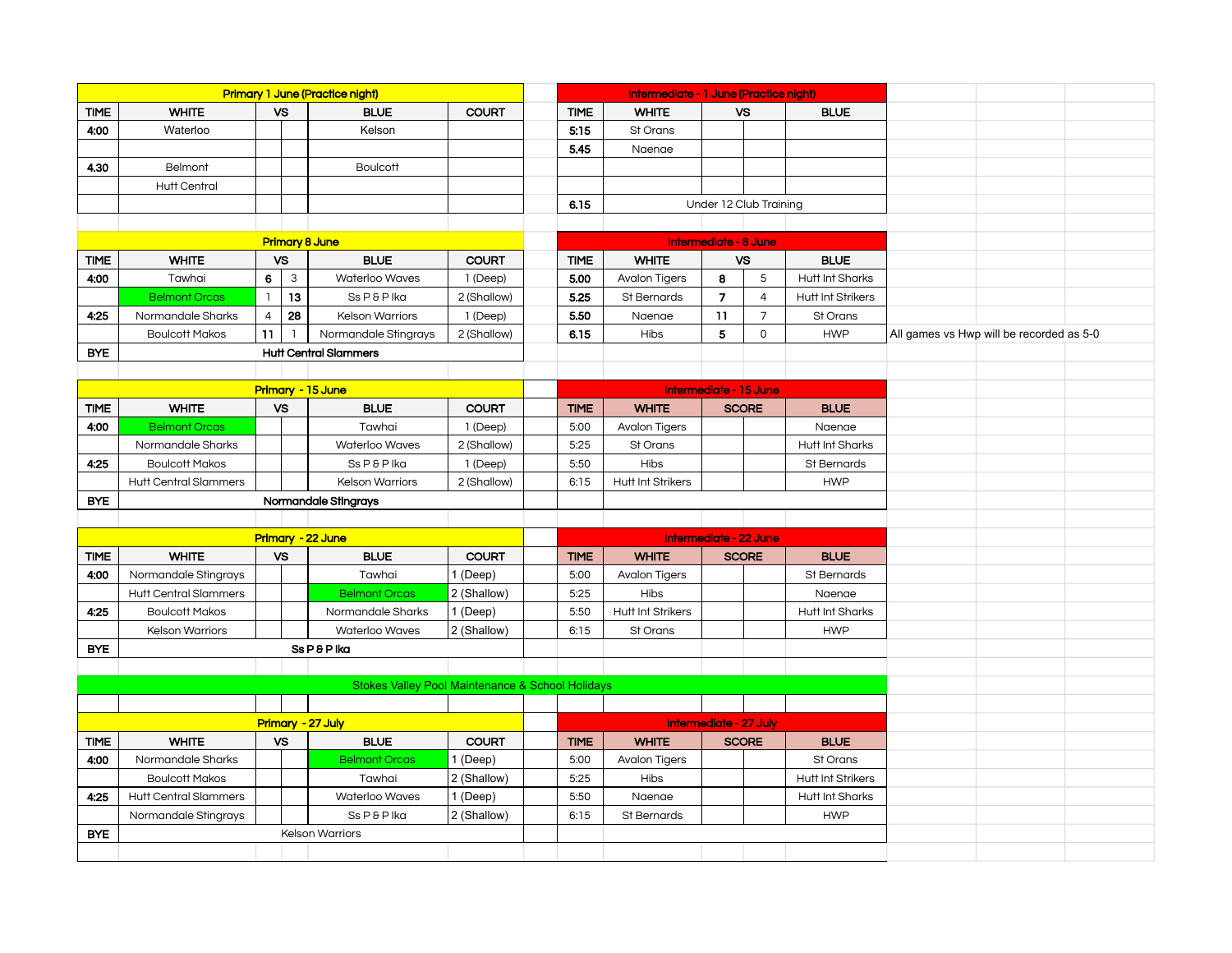|             | <b>Primary - 3 August</b>    |                            |                              |                              |                          |                                   |             | <b>Intermediate - 3 August</b>  |              |              |                          |  |
|-------------|------------------------------|----------------------------|------------------------------|------------------------------|--------------------------|-----------------------------------|-------------|---------------------------------|--------------|--------------|--------------------------|--|
| <b>TIME</b> | <b>WHITE</b>                 |                            | <b>VS</b>                    | <b>BLUE</b>                  | <b>COURT</b>             |                                   | <b>TIME</b> | <b>WHITE</b>                    |              | <b>SCORE</b> | <b>BLUE</b>              |  |
| 4:00        | <b>Hutt Central Slammers</b> |                            |                              | <b>Boulcott Makos</b>        | 1 (Deep)                 |                                   | 5:00        | <b>Avalon Tigers</b>            |              |              | <b>Hutt Int Strikers</b> |  |
|             | Ss P & P Ika                 |                            |                              | Tawhai                       | 2 (Shallow)              |                                   | 5:25        | <b>Hibs</b>                     |              |              | <b>Hutt Int Sharks</b>   |  |
| 4:25        | <b>Kelson Warriors</b>       |                            |                              | <b>Belmont Orcas</b>         | 1 (Deep)                 |                                   | 5:50        | Naenae                          |              |              | <b>HWP</b>               |  |
|             | Normandale Stingrays         |                            |                              | Normandale Sharks            | 2 (Shallow)              |                                   | 6:15        | St Bernards                     |              |              | St Orans                 |  |
| <b>BYE</b>  |                              |                            |                              | <b>Waterloo Waves</b>        |                          |                                   |             |                                 |              |              |                          |  |
|             |                              |                            |                              |                              |                          |                                   |             |                                 |              |              |                          |  |
|             |                              | <b>Primary - 10 August</b> |                              |                              | Intermediate - 10 August |                                   |             |                                 |              |              |                          |  |
| <b>TIME</b> | <b>WHITE</b>                 |                            | <b>VS</b>                    | <b>BLUE</b>                  | <b>COURT</b>             |                                   | <b>TIME</b> | <b>WHITE</b>                    | <b>SCORE</b> |              | <b>BLUE</b>              |  |
| 4:00        | Normandale Stingrays         |                            |                              | <b>Hutt Central Slammers</b> | <b>DEEP</b>              |                                   | 5:00        | <b>Avalon Tigers</b>            |              |              | Hibs                     |  |
|             | <b>Kelson Warriors</b>       |                            |                              | <b>Boulcott Makos</b>        | SHALLOW                  |                                   | 5:25        | Naenae                          |              |              | St Bernards              |  |
| 4:25        | Ss P & P Ika                 |                            |                              | Normandale Sharks            | DEEP                     |                                   | 5:50        | St Orans                        |              |              | <b>Hutt Int Strikers</b> |  |
|             | Waterloo Waves               |                            |                              | <b>Belmont Orcas</b>         | SHALLOW                  |                                   | 6:15        | Hutt Int Sharks                 |              |              | <b>HWP</b>               |  |
| <b>BYE</b>  |                              |                            |                              | Tawhai                       |                          |                                   |             |                                 |              |              |                          |  |
|             |                              |                            |                              |                              |                          |                                   |             |                                 |              |              |                          |  |
|             |                              |                            |                              | <b>Primary 17 August</b>     |                          |                                   |             | Intermediate - 17 August        |              |              |                          |  |
| <b>TIME</b> | <b>WHITE</b>                 |                            | <b>VS</b>                    | <b>BLUE</b>                  | <b>COURT</b>             |                                   | <b>TIME</b> | <b>WHITE</b>                    | <b>SCORE</b> |              | <b>BLUE</b>              |  |
| 4:00        | <b>Kelson Warriors</b>       |                            |                              | Normandale Stingrays         | <b>DEEP</b>              |                                   | 5:00        | <b>Avalon Tigers</b>            |              |              | <b>HWP</b>               |  |
|             | Tawhai                       |                            |                              | Normandale Sharks            | SHALLOW                  |                                   | 5:25        | Hibs                            |              |              | St Orans                 |  |
| 4:25        | Waterloo Waves               |                            |                              | <b>Boulcott Makos</b>        | <b>DEEP</b>              |                                   | 5:50        | Naenae                          |              |              | <b>Hutt Int Strikers</b> |  |
|             | Ss P & P Ika                 |                            |                              | <b>Hutt Central Slammers</b> | SHALLOW                  |                                   | 6:15        | St Bernards                     |              |              | <b>Hutt Int Sharks</b>   |  |
| <b>BYE</b>  |                              |                            |                              | <b>Belmont Orcas</b>         |                          |                                   |             |                                 |              |              |                          |  |
|             |                              |                            |                              |                              |                          |                                   |             |                                 |              |              |                          |  |
|             |                              |                            |                              | <b>Primary - 24 August</b>   |                          |                                   |             | <b>Intermediate - 24 August</b> |              |              |                          |  |
| <b>TIME</b> | <b>WHITE</b>                 |                            | <b>VS</b>                    | <b>BLUE</b>                  | <b>COURT</b>             |                                   | <b>TIME</b> | <b>WHITE</b>                    | <b>SCORE</b> |              | <b>BLUE</b>              |  |
| 4:00        | Tawhai                       |                            |                              | <b>Hutt Central Slammers</b> | <b>DEEP</b>              |                                   | 5:00        |                                 |              |              |                          |  |
|             | Waterloo Waves               |                            |                              | Normandale Stingrays         | SHALLOW                  |                                   | 5:25        |                                 |              |              |                          |  |
| 4:25        | Ss P & P Ika                 |                            |                              | <b>Kelson Warriors</b>       | <b>DEEP</b>              |                                   | 5:50        |                                 |              |              |                          |  |
|             | <b>Belmont Orcas</b>         |                            |                              | <b>Boulcott Makos</b>        | SHALLOW                  |                                   | 6:15        |                                 |              |              |                          |  |
| <b>BYE</b>  |                              |                            |                              | Normandale Sharks            |                          |                                   | <b>BYE</b>  |                                 |              |              |                          |  |
|             |                              |                            |                              |                              |                          |                                   |             |                                 |              |              |                          |  |
|             |                              |                            |                              | Primary - 31 August          |                          |                                   |             | Intermediate - 31 August        |              |              |                          |  |
| <b>TIME</b> | <b>WHITE</b>                 |                            | <b>VS</b>                    | <b>BLUE</b>                  | <b>COURT</b>             |                                   | <b>TIME</b> | <b>WHITE</b>                    | <b>SCORE</b> |              | <b>BLUE</b>              |  |
| 4:00        | Waterloo Waves               |                            |                              | Ss P & P Ika                 | <b>DEEP</b>              |                                   | 5:00        |                                 |              |              |                          |  |
|             | Tawhai                       |                            |                              | <b>Kelson Warriors</b>       | SHALLOW                  |                                   | 5:25        |                                 |              |              |                          |  |
| 4:25        | <b>Belmont Orcas</b>         |                            |                              | Normandale Stingrays         | <b>DEEP</b>              |                                   | 5:50        |                                 |              |              |                          |  |
|             | Normandale Sharks            |                            |                              | <b>Hutt Central Slammers</b> | SHALLOW                  |                                   | 6:15        |                                 |              |              |                          |  |
| <b>BYE</b>  |                              |                            |                              | <b>Boulcott Makos</b>        |                          |                                   |             |                                 |              |              |                          |  |
|             |                              |                            |                              |                              |                          |                                   |             |                                 |              |              |                          |  |
|             |                              |                            | <b>Primary - 7 September</b> |                              |                          | <b>Intermediate - 7 September</b> |             |                                 |              |              |                          |  |
| <b>TIME</b> | <b>WHITE</b>                 |                            | <b>VS</b>                    | <b>BLUE</b>                  | <b>COURT</b>             |                                   | <b>TIME</b> | <b>WHITE</b>                    | <b>SCORE</b> |              | <b>BLUE</b>              |  |